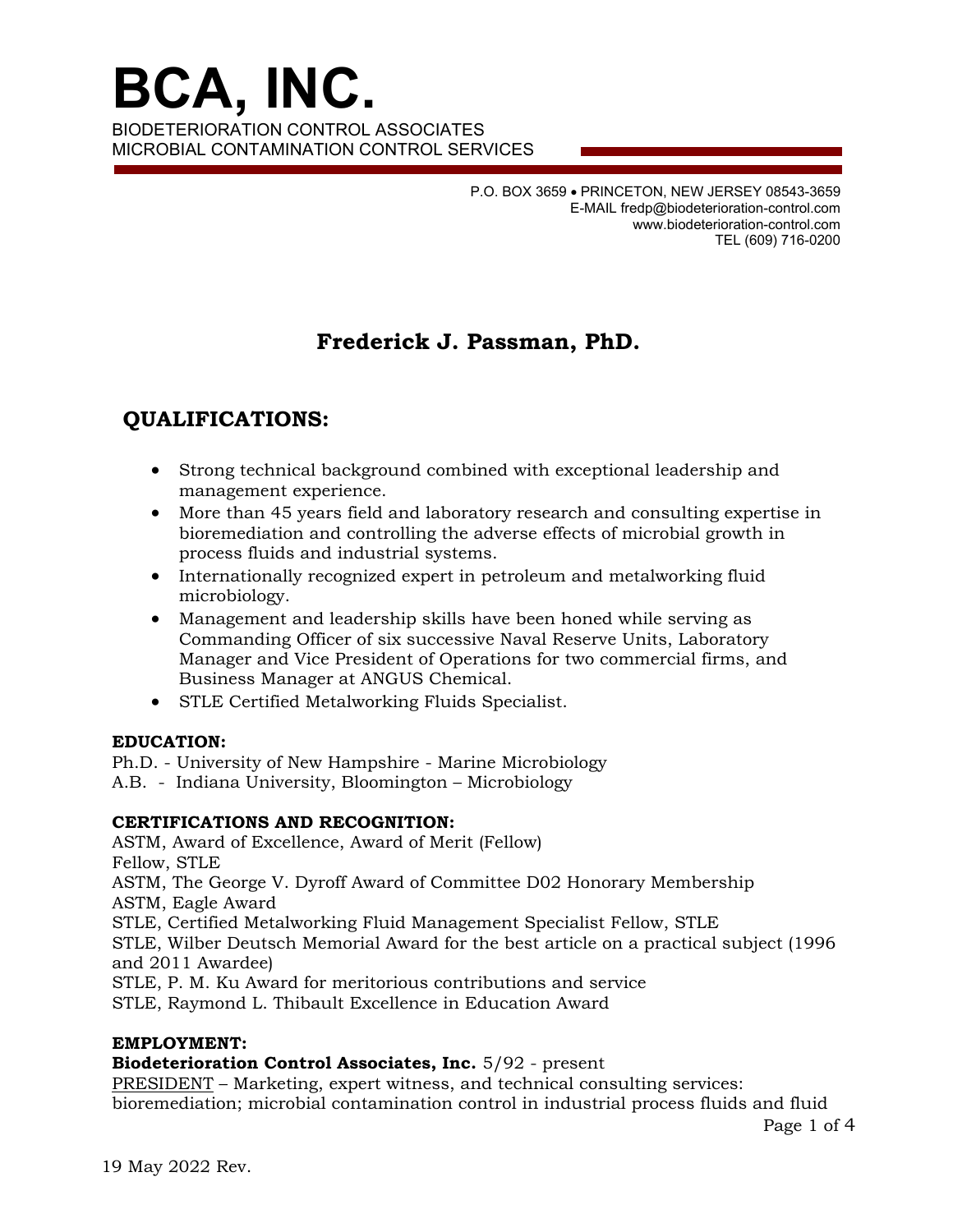handling systems, including fuel distribution and retail, metalworking fluids and cooling water; rapid detection of microbial contamination in fluids and fluid system surfaces.

Associate Editor for International Biodegradation & Biodeterioration (2012-present) and for Lubrication Engineering (1998-2005). Chair: ASTM D.02.14 Working Group on Microbial Contamination in Fuels and Fuel Systems (1996-present). Chair: ASTM E34 Occupational Health and Safety (2018-present). Chair: ASTM E34.50 Health and Safety of Metalworking Fluids Subcommittee (2012-present). Chair and principal instructor, STLE Metalworking Fluid Management Certificate Training Course (2004 present). Vice-Chair: ASTM D.02.14 Fuel Stability and Cleanliness Subcommittee (2002-present), Vice President: International Biodeterioration and Biodegradation Society (2019 to present), Chair: STLE Executive Committee on the Harmonization of Certification and Education Programs (2011-12), STLE Metalworking Fluid Certification Steering Committee (2006-07), Metalworking Fluid Education & Training Subcommittee (2004-2006), Education Committee (1999-2000), Education Course Chairs Committee (1997-1999), various STLE education courses (1997-present). Representative Clients include: Afton Chemical Corporation, Air Products Polymers, L. P., American Chemical Products, Bayer Corporation (now Lanxess), BASF, Burnet, Duckworth and Palmer; Chevron Marketing, Combe, Inc., Consolidated Freightways, Inc., Dow Chemical, ExxonMobil, FQS Group, Fuel Remediation Services, Inc., Ideas, Inc.; Instrumentation Laboratory, John W. Clark Oil Co., Lonza, Kline and Co., Magellan Midstream Partners, LP, Marathon Ashland Petroleum, LLC; Marathon Petroleum, LLC, Martin, Bacon and Martin; Milacron, Inc., National Biodiesel Board, NEW York City Transit Authority, Northwestern University, Rohm & Haas Company, Schülke & Mayr, GmbH, Southwest Research Institute, Trafigura Fuels Australia Pty Ltd, Troy Chemical and Union Carbide, United States Air Force, United States Navy.

**ANGUS Chemical Company**, Northbrook, Illinois 7/86 - 5/92 BUSINESS MANAGER, BIOCIDES - Responsible for industrial application market development and technical support.

Stewarded 1986 - 1991 biocide sales growth from \$4MM to \$12MM. Average ten technical papers and Society seminar presentations per year. Program Chairman, Eighth International Biodegradation and Biodeterioration Symposium, 1990. Member of Total Quality Management implementation team.

## **Charter BioLabs**, Houston, Texas 11/84 - 7/86

VICE PRESIDENT, SECRETARY; OPERATIONS MANAGER - Developed laboratory and consulting services for clients in metalworking, waste stabilization and oil production industries.

Representative consulting clients included ANGUS Chemical, Continental Can Corporations, E & A Environmental Consultants, Reynolds Metals, Stroh's, and Water Science.

## **Frederick J. Passman, Consulting Microbiologist**, Houston, Texas

5/82 - 11/84.

INDEPENDENT CONSULTANT - Provided consulting expertise on microbial problems in metalworking, petroleum production and municipal sewage sludge composting. Performed extensive application research and development on the HMB system for rapidly detecting microbial contamination in fluids. Developed two-piece aluminum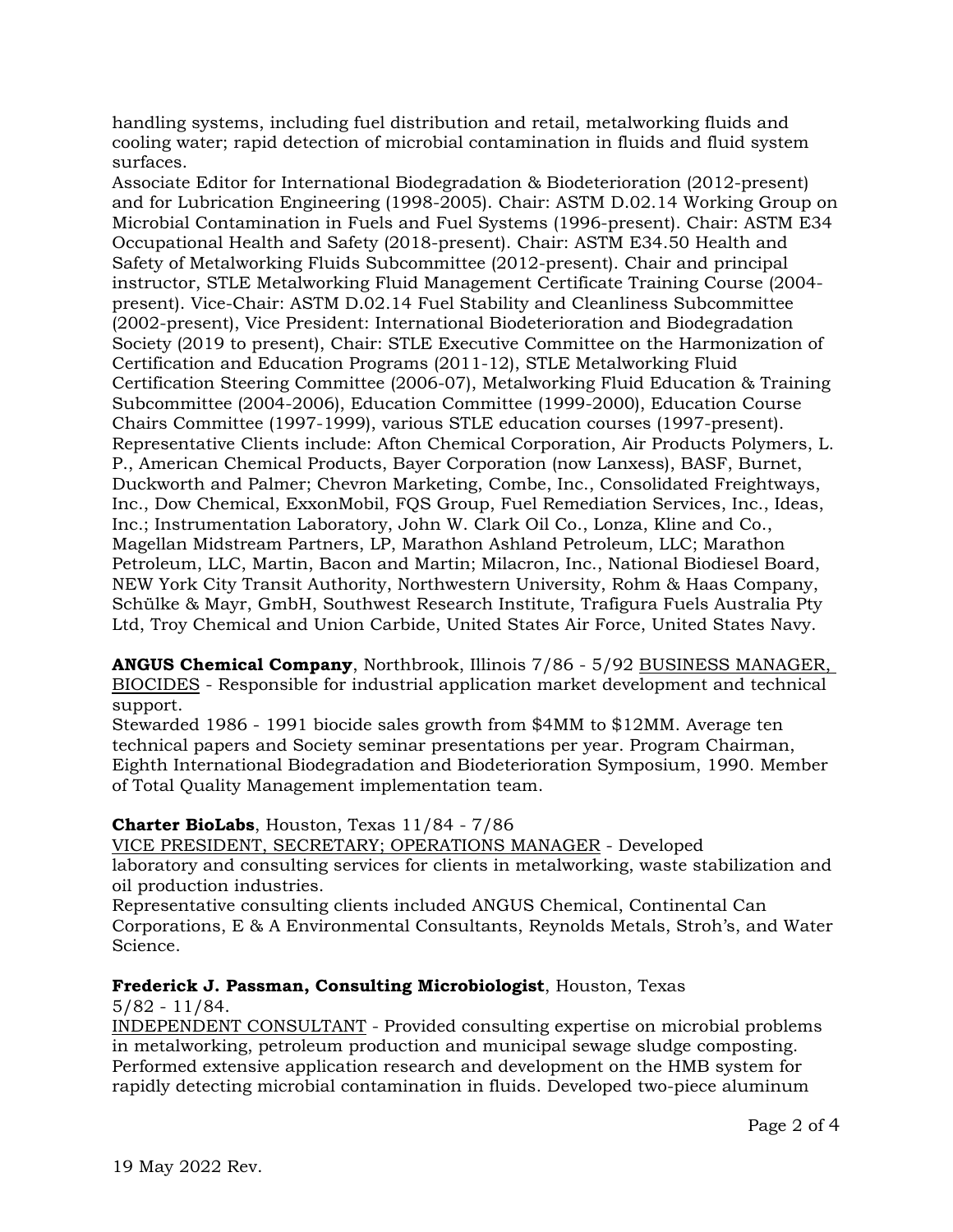can industry as market for the HMB system; now a standard tool for monitoring microbial contamination at can plants.

Principal clients included Magnus Division of Economics Laboratories, Pillsbury Chemical Company, Rainwater Industries and KVM Engineering.

#### **ERCO Petroleum Services subsidiary of Energy Resources Company**, Houston, Texas 1/81 - 5/82

VICE PRESIDENT, PRODUCTION SERVICES - Designed, built and staffed chemistry, microbiology, petrographics, and radiotracer laboratories. Developed business plan, managed operations, directed research and performed consulting services.

**Energy Resources Company, Inc**., Cambridge, Massachusetts 5/77 -1/81 MICROBIOLOGY LABORATORY MANAGER - Directed mission-oriented research for commercial and governmental clients. Successfully marketed laboratory and consulting services.

Major projects included microbial population characterization in petroleum formations, biocide evaluations for tertiary oil production applications, composting oil spill clean-up wastes, USEPA sponsored Rural Drinking Water Survey.

## SENIOR MICROBIOLOGIST - Supervised field research efforts.

Principal project was Bureau of Land Management's Benchmark Study of the North Atlantic Outer Continental Shelf. Coordinated round-the- clock, at-sea, microbiological studies during quarterly cruises. SCUBA diver/scientist for Marine Fisheries Services evaluation of the biological effects of oil platform discharges in the Gulf of Mexico.

### **University of New Hampshire**, Durham, New Hampshire 9/73 - 5/77 GRADUATE RESEARCH ASSISTANT, DEPARTMENT OF MICROBIOLOGY

Conducted field studies (SCUBA) and laboratory research of interactions between heavy metals and bacteria in marine and estuarine environments.

## **United States Navy, Active Duty** 6/70 - 9/73

DAMAGE CONTROL ASSISTANT, USS McKEAN DD784 - Electrical, Repair and Auxiliary Division Officer. Responsible for ship's structural integrity, electrical systems, auxiliary machinery and damage control readiness. Qualified as Command Duty Officer, Officer of the Deck (Fleet) and Surface Warfare Officer.

## **United States Navy, Selected Reserve Duty** 9/73 – 10/98

Retired as CAPTAIN, USNR after 30+ years combined active and reserve service, having commanded six successive Naval Reserve units and received four Navy Commendation Medals.

## **PROFESSIONAL SOCIETIES:**

- American Society of Microbiology
- ASTM International
	- Chair, E34 Occupational Health & Safety
	- Chair, E34.50 Health & Safety of Metalworking Fluids
	- Founding Chair, D02.14 Fuel Microbiology Working Group
	- Vice-chair, D02.14 Fuel Stability & Cleanliness